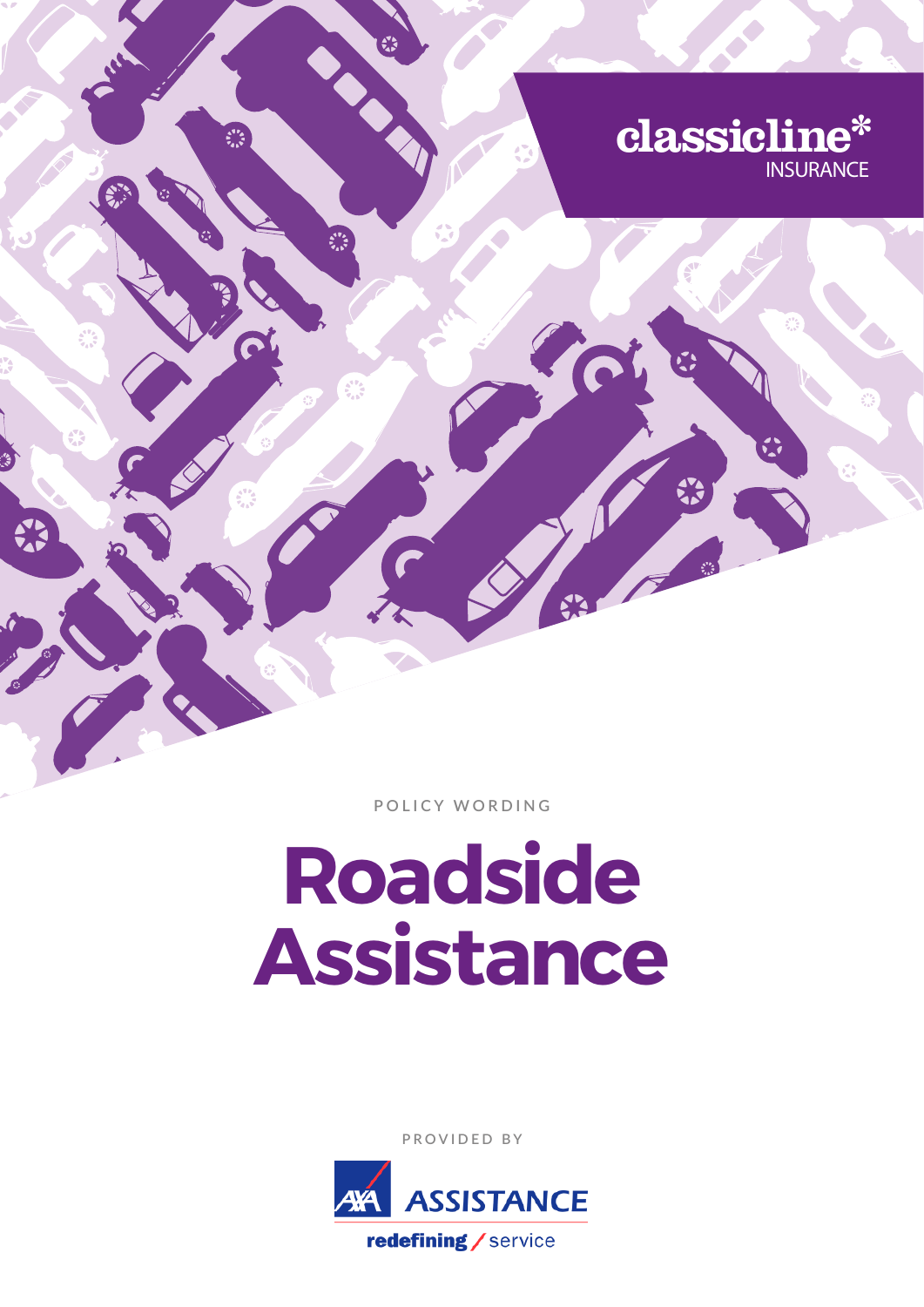# **H o w to make a claim**

To get UK emergency help phone: **01737 334 205**

# Please note that you may incur a charge if you use a mobile phone to call

If you need Breakdown Assistance in Europe, please call: **00 44 1737 815289**

Text messaging is available for use by deaf, hard of hearing or speech-impaired customers.

Please text the word "breakdown" to +**44 (0) 7624 808 266**.

You should have the following information available:

- The vehicle's registration number.
- Your name, home postcode and contact details.
- Your policy number.
- The make, model and colour of the vehicle.
- The location of the vehicle.
- An idea of what the problem is.
- SOS Box number (where applicable).

#### **Help on motorways**

If you break down on the motorway, go to the nearest SOS emergency phone box. Ask the police to contact the 24-hour emergency helpline on the above number.

You will only be able to claim the services we provide by contacting the emergency helpline number.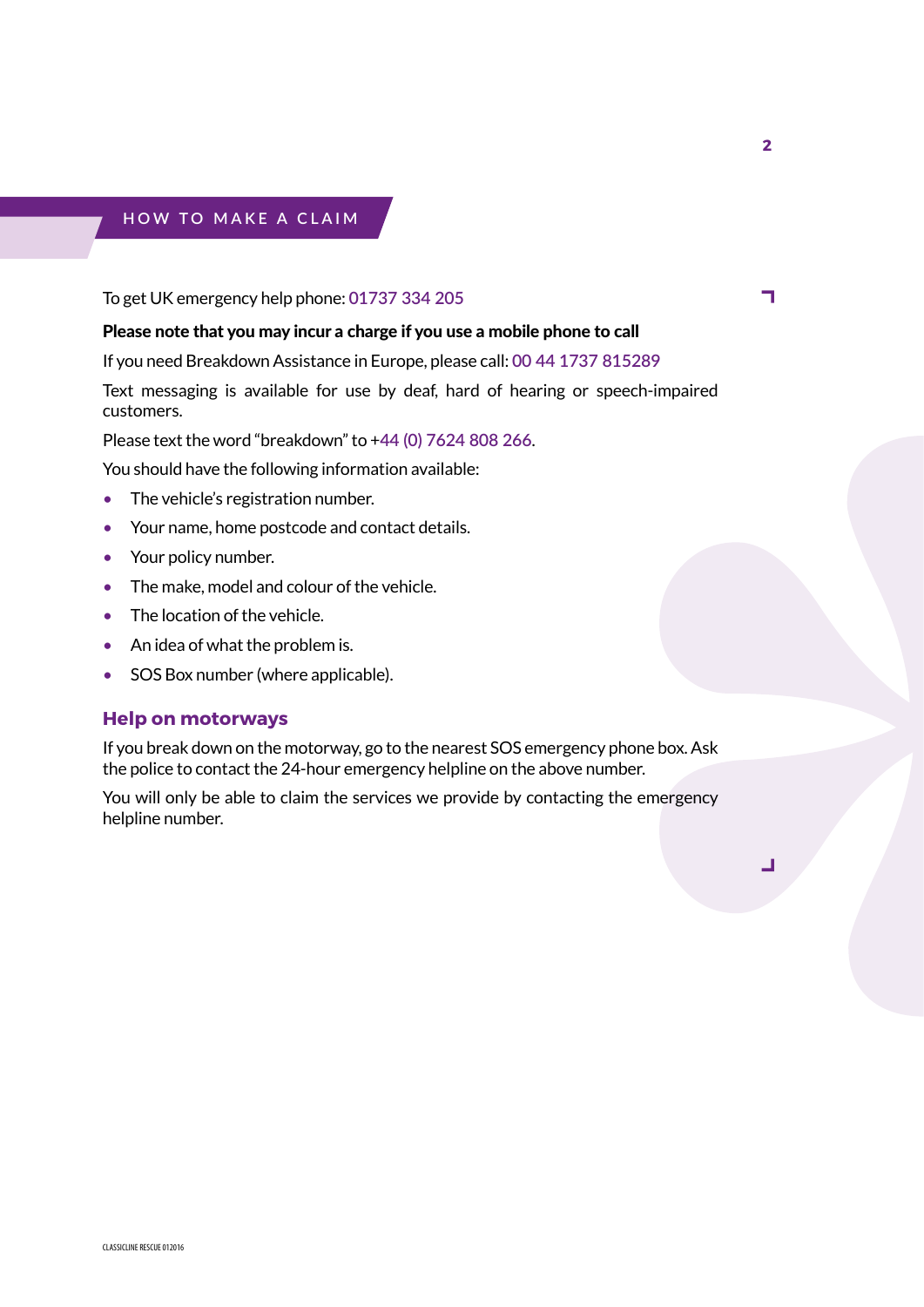## **C lassic L ine R escue S ervices in t h e UK**

This policy is administered by Auto Legal Protection Services Limited (ALPS). ALPS registered address is Sunnyside Mill, Highfield Road, Congleton, CW12 3AQ and company registration number is 3676991. ALPS is authorised and Regulated by the Financial Conduct Authority (FCA) (FCA register number 300906).

This policy is underwritten by Inter Partner Assistance SA (IPA) which is fully owned by the AXA Assistance Group. Inter Partner Assistance is a Belgian firm authorised by the National Bank of Belgium and subject to limited regulation by the Financial Conduct Authority. Details about the extent of its regulation by the Financial Conduct Authority are available from us on request. Inter Partner Assistance SA's firm register number is 202664. You can check this on the Financial Services Register by visiting the website www.fca.org.uk/register

Your policy is subject to English Law and you and we agree to submit to the nonexclusive jurisdiction of the English Courts if there is an unresolved dispute between us.

We will provide this cover for any breakdown occurring during the period of insurance and within the mainland of England, Scotland, Wales and Northern Ireland. If the vehicle cannot be driven as a result of a breakdown, which occurs during the course of a journey we will arrange and pay for the services as, shown below. Cover will apply to any person driving the insured vehicle who normally resides at the registered address. The benefits and services apply to any breakdown, which occurs during the period of insurance and within the territorial limits.

#### **Roadside assistance**

We will arrange help at the scene of the breakdown and will arrange and pay call-out fees and labour charges needed to start the vehicle. If the vehicle cannot be repaired quickly at the scene of the breakdown, we will arrange and pay the reasonable cost of taking the vehicle, you and up to 4 passengers from the place where the vehicle has broken down to the nearest available garage.

#### **Vehicle Recovery**

If the vehicle cannot be repaired at the scene of the breakdown and cannot be repaired the same day at a suitable garage, we will arrange and pay the reasonable cost of taking the vehicle, you and up to 4 passengers from the place where the vehicle has broken down to any one place you choose.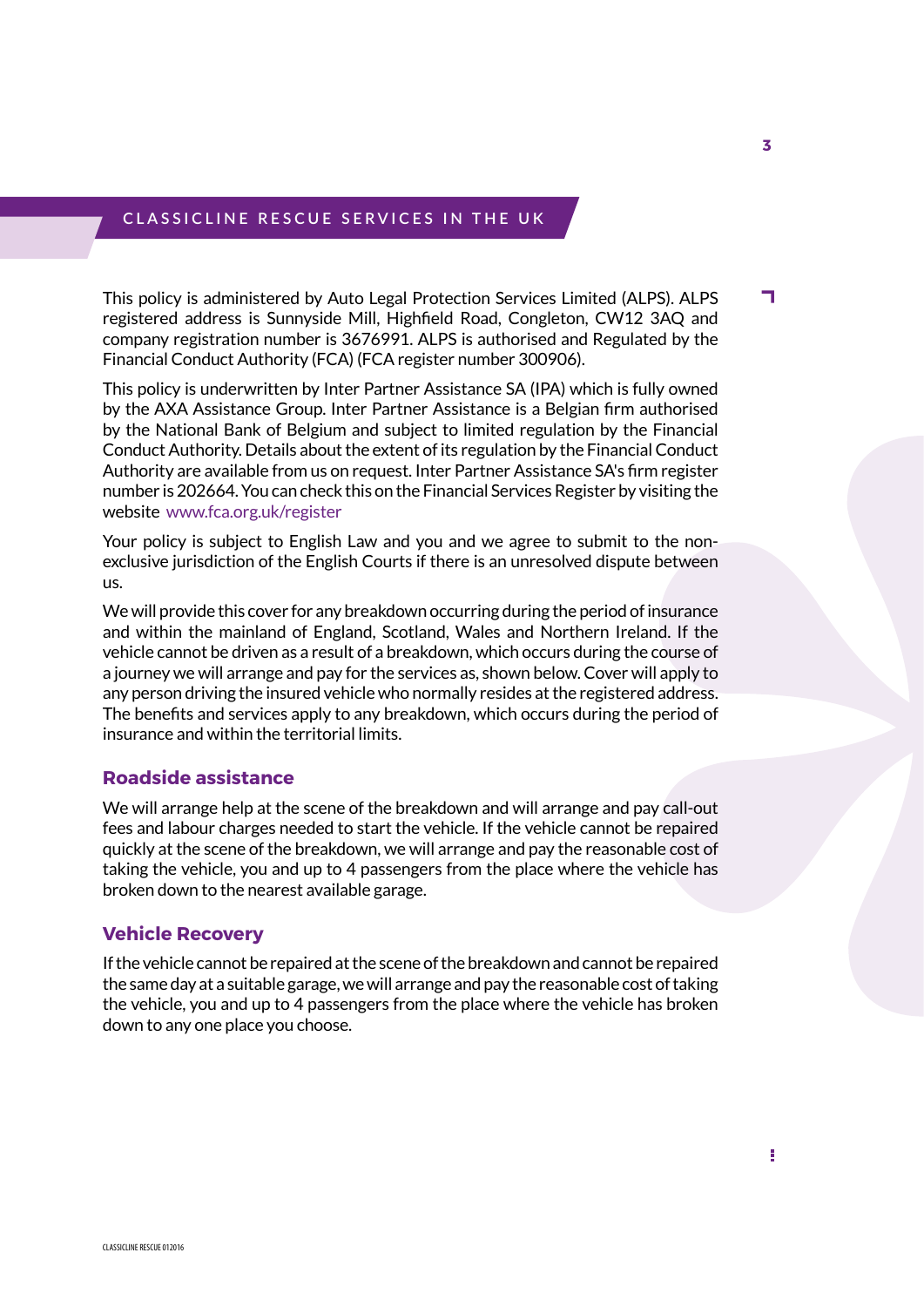#### **C lassic L ine R escue S ervices in t h e UK**

#### **Home service**

If the vehicle breaks down at your home or within one mile of your home, we will arrange help and pay call-out fees and labour charges needed to start the vehicle. If the vehicle cannot be repaired quickly at the scene of the breakdown, we will pay the reasonable cost of taking the vehicle to the nearest available garage.

### **Alternative travel or accommodation**

If the vehicle breaks down while it is more than 25 miles from your home and it cannot be repaired at the roadside or at a garage during the same day, we will refund the cost of alternative travel arrangements or necessary emergency overnight accommodation. The most we will pay will be up to £150 for alternative road, rail travel or car hire or one night's hotel accommodation for you and up to 4 passengers. (The amount we will refund will only be for the rooms. We will not pay any amount for meals or drinks).

Before you arrange alternative travel or accommodation you must call us for our agreement. We will only refund amounts covered by this insurance if we receive valid invoices and receipts.

#### **Caravan and trailer service**

If your vehicle breaks down, any attached caravan or small trailer not more than 3 metres (10 feet) long used for private purposes will be entitled to the same service as the vehicle, as long as it is attached to the vehicle by a standard 50 millimetre (2 inch) towing coupling.

#### **Message service**

If your vehicle breaks down and help is arranged by the Rescue Control Centre, they can contact your family or colleagues to let them know about the situation.

ł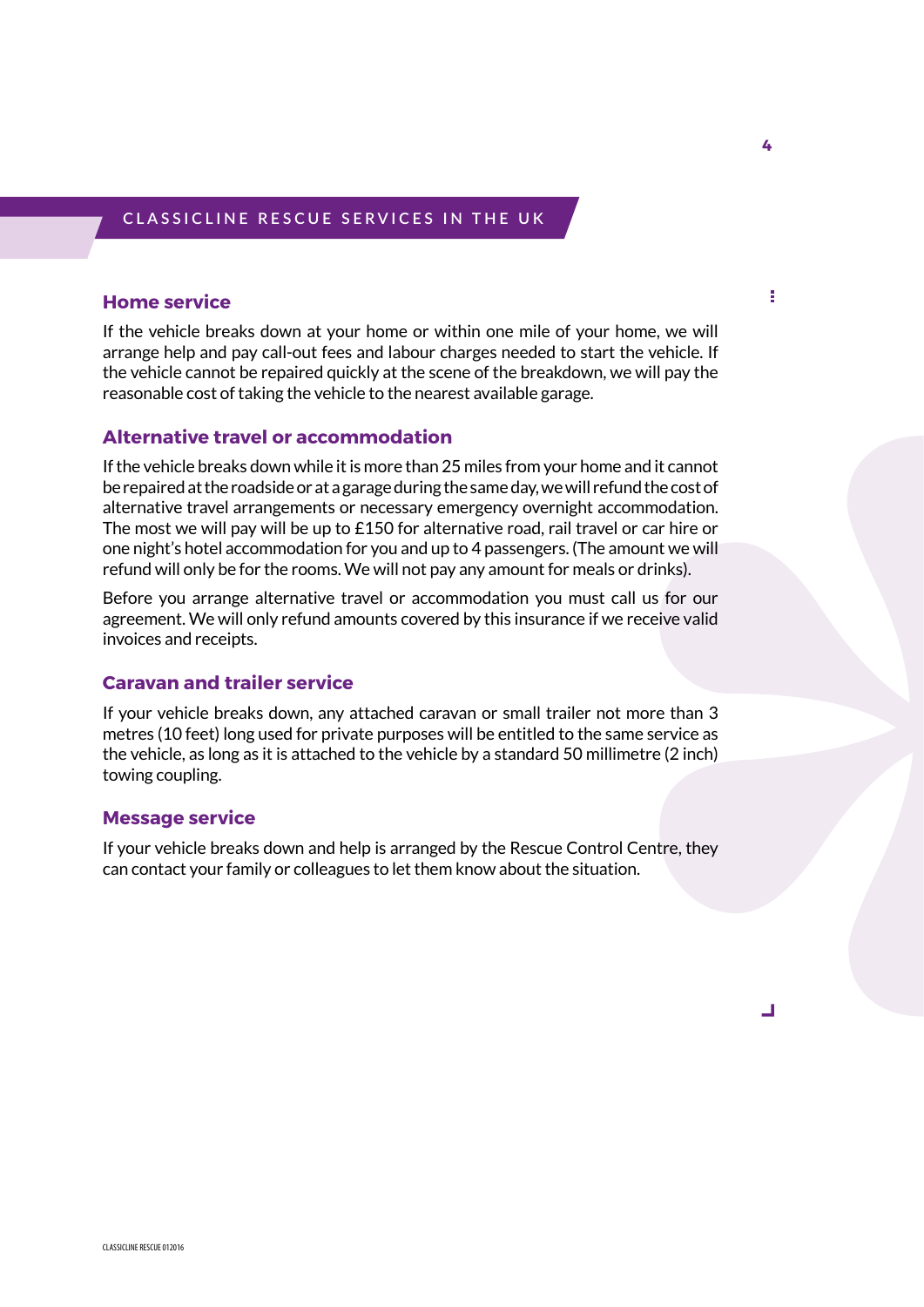## **C lassic L ine R escue S ervices in E uro p e**

Whilst we hope that your travel period will be incident free, if your vehicle breaks down, help and assistance is available by calling the 24-hour English speaking emergency telephone service. Try to call from a place where it is easy to call you back. Please note that it is not always possible to provide automatic hire cars or accessories such as bike racks, luggage racks or tow bars.

Please read the details carefully to ensure that you are fully covered, and remember to follow any rules and procedures laid down in respect of servicing the vehicle and making a claim. (See general conditions 4 and 11).

This insurance will provide the benefits described below if your vehicles breaks down and cannot be driven as a result of a mechanical or electrical breakdown (failures or breakages). Such breakdown must occur within the countries of Andorra, Austria, Belgium, Czech Republic, Denmark, France, Germany, Greece, Republic of Ireland, Italy, Liechtenstein, Luxembourg, Monaco, Netherlands, Norway, Portugal, Slovak Republic, Spain, Sweden or Switzerland.

Please note that this is not a maintenance policy and therefore does not cover the cost of parts or the cost of non-emergency repair work, such as routine servicing or diagnostic tuning. The cover is designed to help keep you and your party mobile during the journey or holiday period abroad. It is not a replacement for a motor insurance policy and does not provide cover for bodywork repairs following an accident or theft.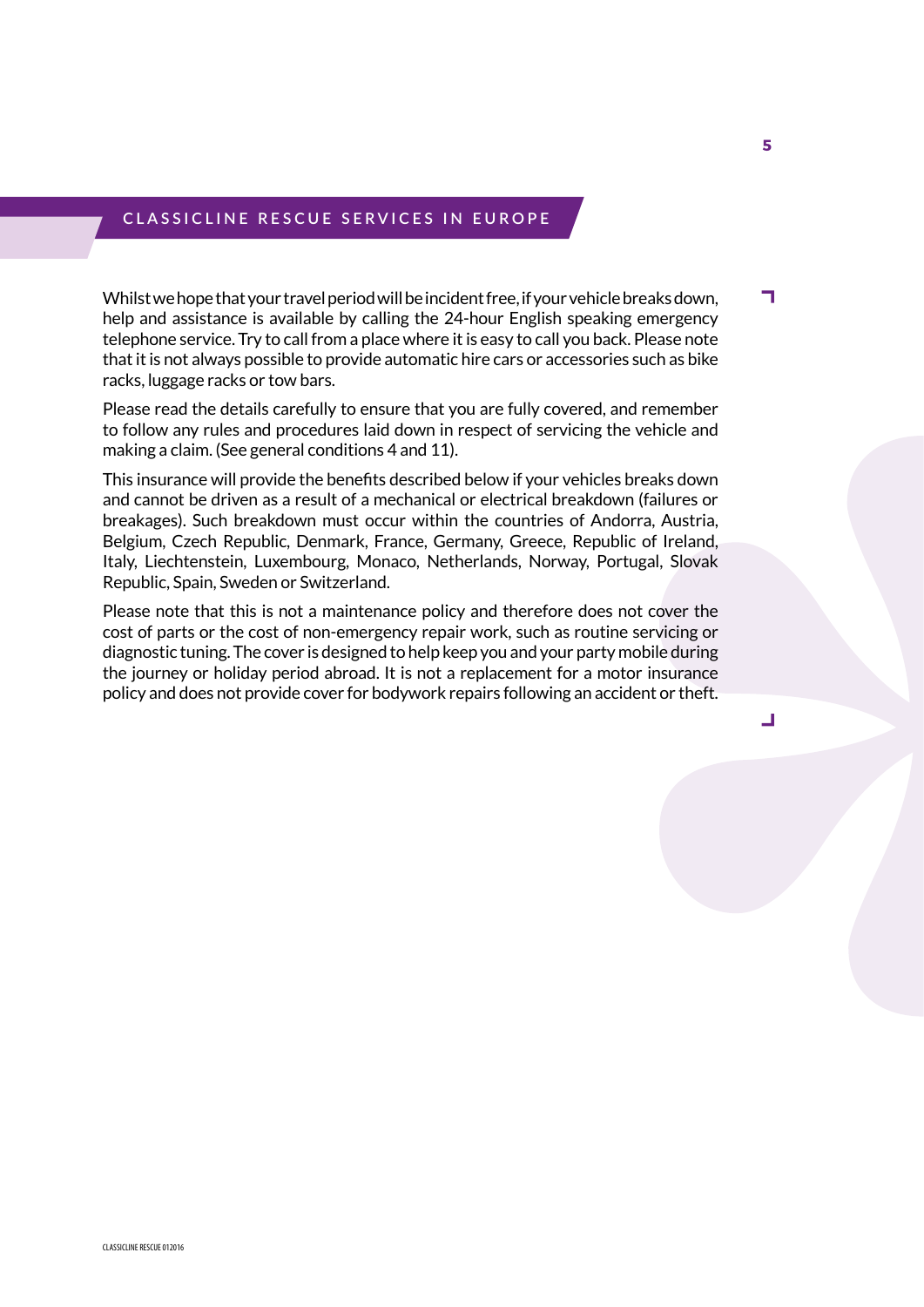# **E uro p ean ve h icle breakdo w n recovery**

You will have cover for the following: -

- 1. Miscellaneous costs incurred in arranging immediate emergency roadside help following a breakdown. The most we will pay will be £200 in any one-travel period. If the vehicle cannot be repaired quickly at the scene of the breakdown we will arrange and pay the reasonable cost of taking the vehicle, you and four passengers to a nearby garage for it to be repaired at your cost. We will cover the cost of replacement parts up to a maximum of  $£100$ , but excluding parts subject to routine maintenance or periodic repair or replacement such as tyres, batteries, exhaust systems and the like.
- 2. If the vehicle is out of use for a period of more than 8 hours as a result of a breakdown or due to death, injury or serious illness of the only available driver, we will refund the following costs and expenses as long as they are as a direct result of the breakdown or illness and are paid immediately after the breakdown or illness (in the case of illness a Doctor's report will be required).
	- The cost of recovery of the vehicle to the nearest garage or railway;
	- The cost of storage of the vehicle at a garage up to a maximum of  $£100;$
	- Freight costs to obtain any replacement part, which is not available locally;
	- The cost of one of the following: Hiring one replacement vehicle up to £100 per day and £1,800 in total. Hiring one chauffeur in the event of a serious illness of the only available driver in your party, up to £100 per day. Second-class rail fares so that you and your party can finish your journey or return home. Extra hotel accommodation costs for you and each member of your party up to £40 per person per day incurred during the journey to and from the holiday location up to a maximum of 5 days. (We will not pay for meals or drinks);
	- The cost of recovering the vehicle to your home if it cannot be repaired before your planned return date or costs incurred in travelling from your home or holiday location to the scene of the breakdown to collect the vehicle after repair. (Such cost must not be more than economy class airfare plus miscellaneous additional expenses not exceeding £150);
	- The cost of emergency repairs to secure the vehicle in the event that it is damaged by attempted theft or break-in up to a maximum of £150 (a Police report will be required);
	- The cost of hiring a replacement vehicle up to  $£200$  if your vehicle is still out of use when you return to the United Kingdom; or
	- The cost of necessary telephone calls up to a maximum of £15.

F.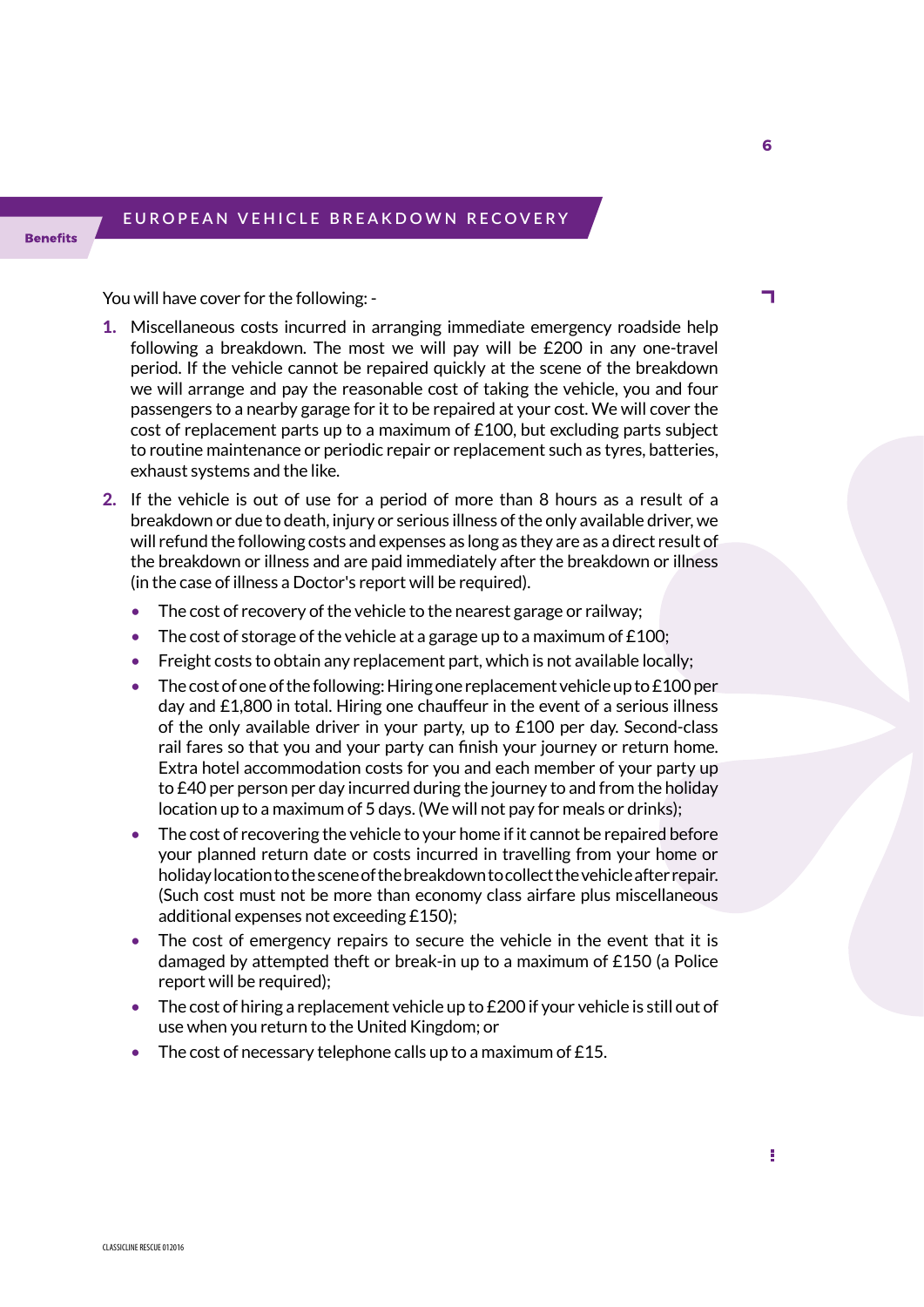# **E uro p ean ve h icle breakdo w n recovery**

# **Exceptions**

- 1. This section does not cover:
	- Breakdowns due to lack of petrol, oil, water or frost damage or the use of the vehicle for racing, pacemaking, or being in any contest or speed trial or any rigorous reliability testing;
	- The cost of any repair apart from repairs covered under Section 1;
	- The cost of spare parts or emergency windscreens;
	- Expenses incurred in ordering incorrect replacement parts where this is due to insufficient or wrong information being given by you; or
	- The cost of returning hired vehicles to the Hire Company.
- 2. If the vehicle suffers damage and it is considered to be a write-off (the cost of repairs are greater than the market value of the vehicle) sub-section 2(d) will not apply where the vehicle has comprehensive motor insurance. Where the vehicle is subject to third party insurance, cover will be limited to the market value of the vehicle. If this situation arises, we reserve the right to conduct negotiations direct with the motor insurers.

ł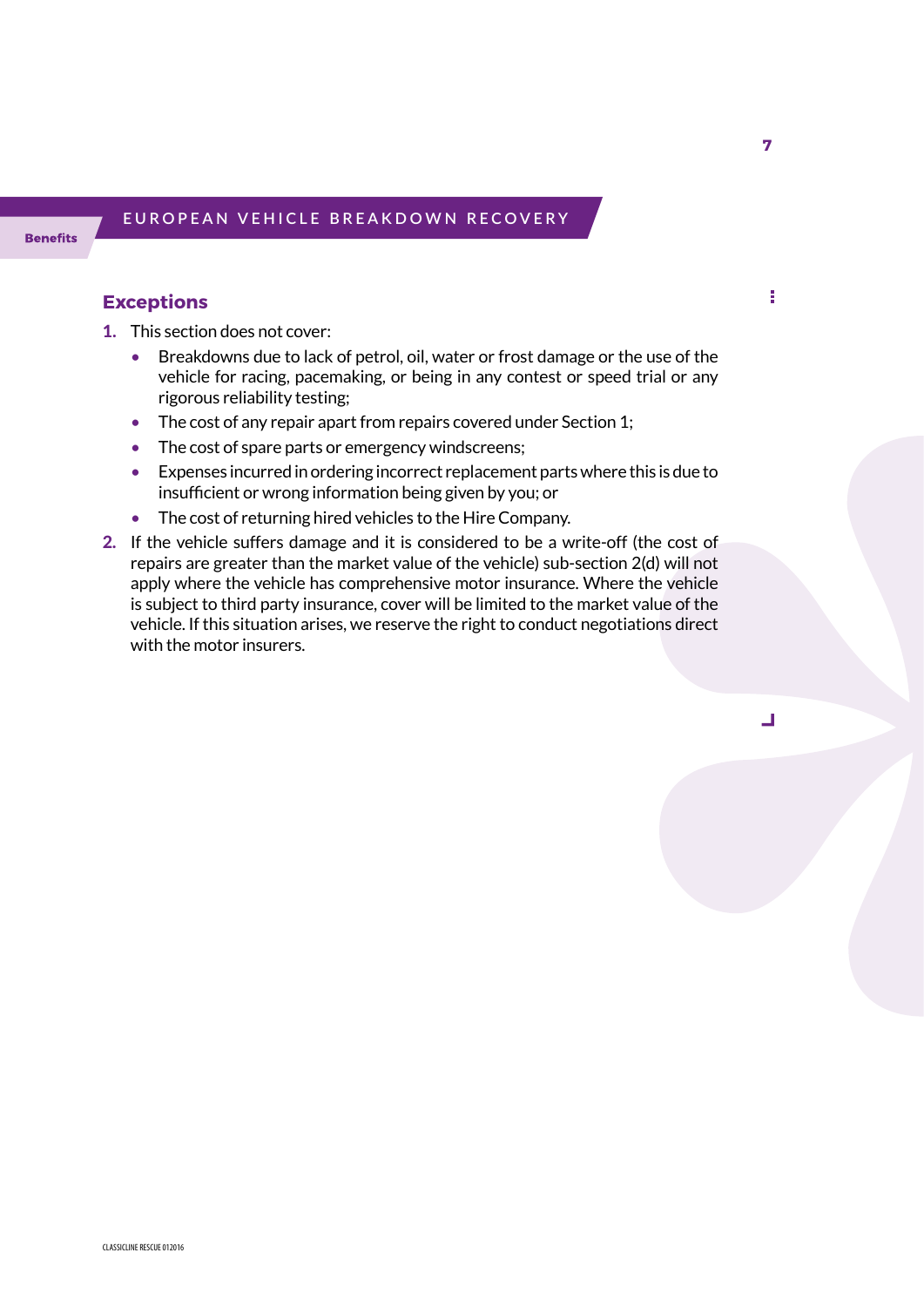# **G eneral conditions**

1. We will only provide the cover described in this insurance if: You have met all the terms and conditions in this document of insurance; The information you have given to us is, as far as you know, correct and complete. (Any payment made under this insurance will be based on the original information given to us).

If you have failed to give us complete and accurate information or have not met the terms and conditions, this could lead to your claim being denied or the insurance not being valid.

- 2. This insurance only applies to you and cannot be transferred to anyone else.
- 3. You must not use your vehicle outside the United Kingdom for more than 31 days in a row or more than 60 days in total during the period of insurance.
- 4. If you are travelling abroad you must ensure that the vehicle is in a roadworthy condition at the start of the journey or holiday and it has been regularly serviced by a garage or yourself in accordance with the manufacturer's recommendations.
- 5. Roadside help or recovery will only be provided if you or the driver stays with the vehicle until a rescue vehicle arrives.
- 6. If a claim is made which you or anyone acting on your behalf knows is false, fraudulent or exaggerated, we will not pay the claims and cover under this insurance will end.
- 7. You must take all reasonable steps to prevent a breakdown, and your vehicle must not be driven in an unsafe or unroadworthy condition or until recommended repairs have been carried out.
- 8. The vehicle you are travelling in must carry a serviceable spare tyre and wheel, and a key that will let us remove a wheel secured by wheel nuts for the vehicle, caravan or trailer, if it is designed to carry one.
- 9. Your vehicle must be taxed and the appropriate licence displayed in accordance with applicable law.
- 10. You must keep your vehicle properly maintained and serviced.
- 11. This insurance only covers the vehicle specified in the schedule. You must tell ClassicLine Rescue about any change of vehicle immediately.
- 12. You must take all reasonable steps to avoid or minimise any loss arising out of a claim under this insurance. Claims arising directly out of financial incapacity will not be covered.
- 13. You must take reasonable care for the safety and supervision of the vehicle, and if loss or damage occurs whilst it is in the care of a transport company, authority, garage or hotel, the loss or damage must be reported, in writing, to such transport company, authority, garage or hotel.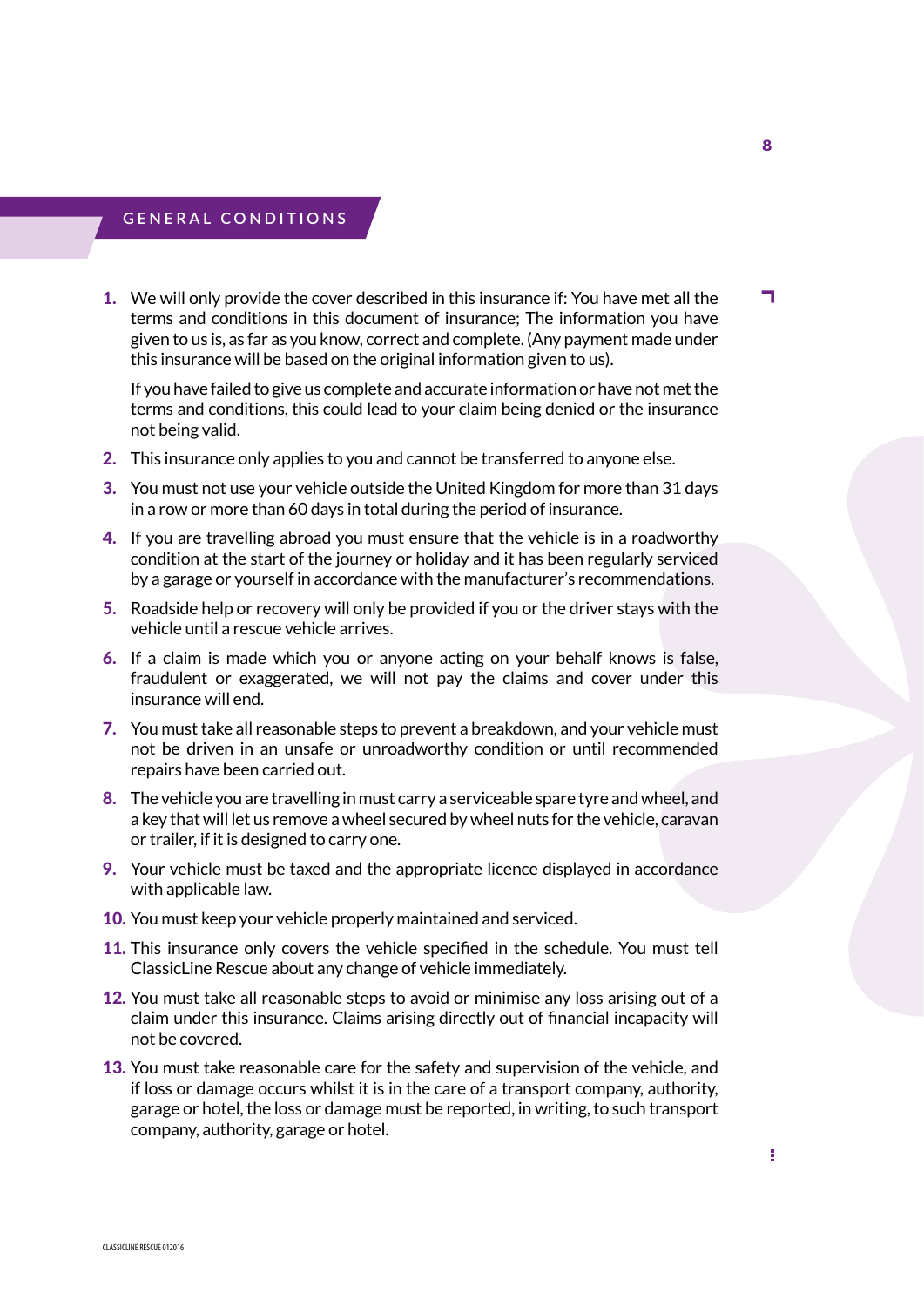# **G eneral conditions**

- 14. We can: take over, conduct, defend or settle any claims; and take proceedings, at our own expense and for our own benefit, to recover any payment we have made under this insurance. We will take this action in your name or in the name of anyone else covered by this insurance. You or the person whose name we use must co-operate with us on any matter, which affects this insurance.
- 15. If we incur additional costs beyond the scope of cover, which applies, you must reimburse these costs on demand and within 14 days.
- 16. If we accept your claim but disagree with the amount due to you the matter will be passed to an arbitrator who we both agree to. When this happens, the arbitrator must make a decision before you can start proceedings against us.
- 17. If you make any alteration to this insurance we may charge an administration fee. We do not return premiums where the amount is less than £10.
- 18. If you decline to accept our decision on the most suitable course of action then we may limit our liability in respect of any one incident to a maximum of £100.
- 19. We will not provide cover, pay any claim or provide any benefit if doing so would expose us to any sanction, prohibition or restriction under United Nations resolutions or the trade or economic sanctions, laws or regulations of the European Union, United Kingdom or United States of America.

Ī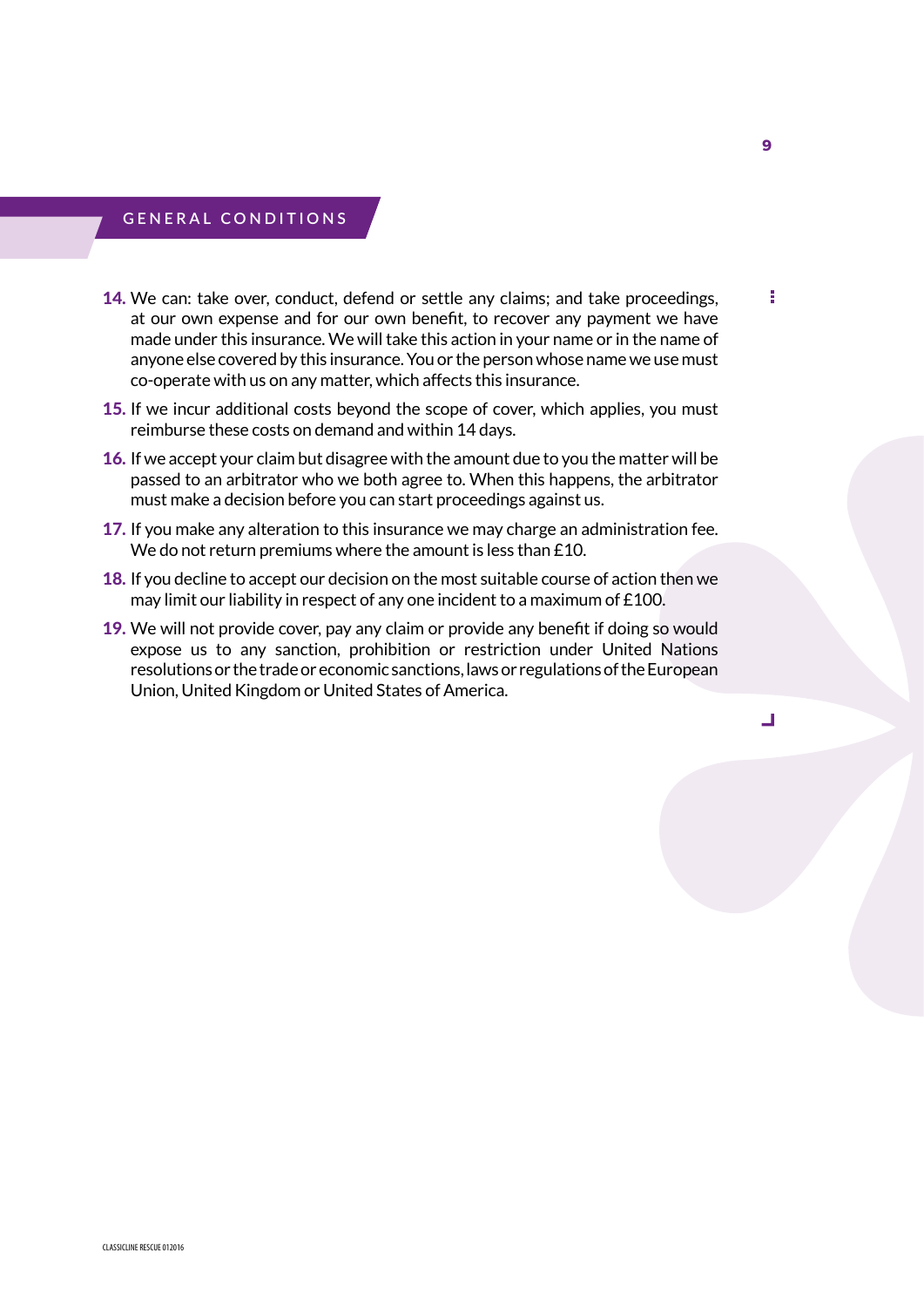# **G eneral exclusions**

This insurance does not cover the following: -

- 1. Claims totalling more than £3000 in any year.
- 2. If the vehicle is recovered by sea or air, any amount which is more than the cost of taking the vehicle to the nearest port or airport.
- 3. Any ferry fares or toll fees.
- 4. Compensation due to delays to transport services.
- 5. Loss or damage to the vehicle or its contents, or any valuables carried in the vehicle.
- 6. Damage or costs incurred as a direct result of gaining access to the vehicle following your request for assistance.
- 7. The cost of taking the vehicle and its passengers to more than one address after any one breakdown.
- 8. The cost of recovering the vehicle and its passengers if the vehicle can be repaired within a reasonable period of time at or near the place where it has broken down.
- 9. The cost of any parts, emergency windscreens, components or materials used to repair the vehicle.
- 10. Any costs or expenses for any service, which is not arranged by the Rescue Control Centre.
- 11. Any costs or expenses if the breakdown is covered by any other insurance or recovery service.
- 12. Any request for service if the vehicle has been used (from the time you bought it) for private hire, public hire, racing, rally pacemaking or in any contest or speed trial or any rigorous reliability testing.
- 13. Any request for service if the vehicle is off road or cannot be reached due to snow, mud, sand or flood.
- 14. Any request for service if the vehicle is considered to be dangerous or illegal to repair or transport.
- 15. Any results of war, invasion, act of foreign enemy, hostilities (whether war is declared or not), civil war, rebellion, revolution, military or usurped power.
- 16. Direct or indirect loss, damage or liability caused by, contributed to or arising from:
	- Ionising radiation or contamination from any radioactive nuclear fuel, or from any nuclear waste from burning nuclear fuel;
	- The radioactive, toxic, explosive or other dangerous property of any explosive nuclear assembly or nuclear part of that assembly; or
	- Pressure waves caused by aircraft and other flying objects.

٦

┙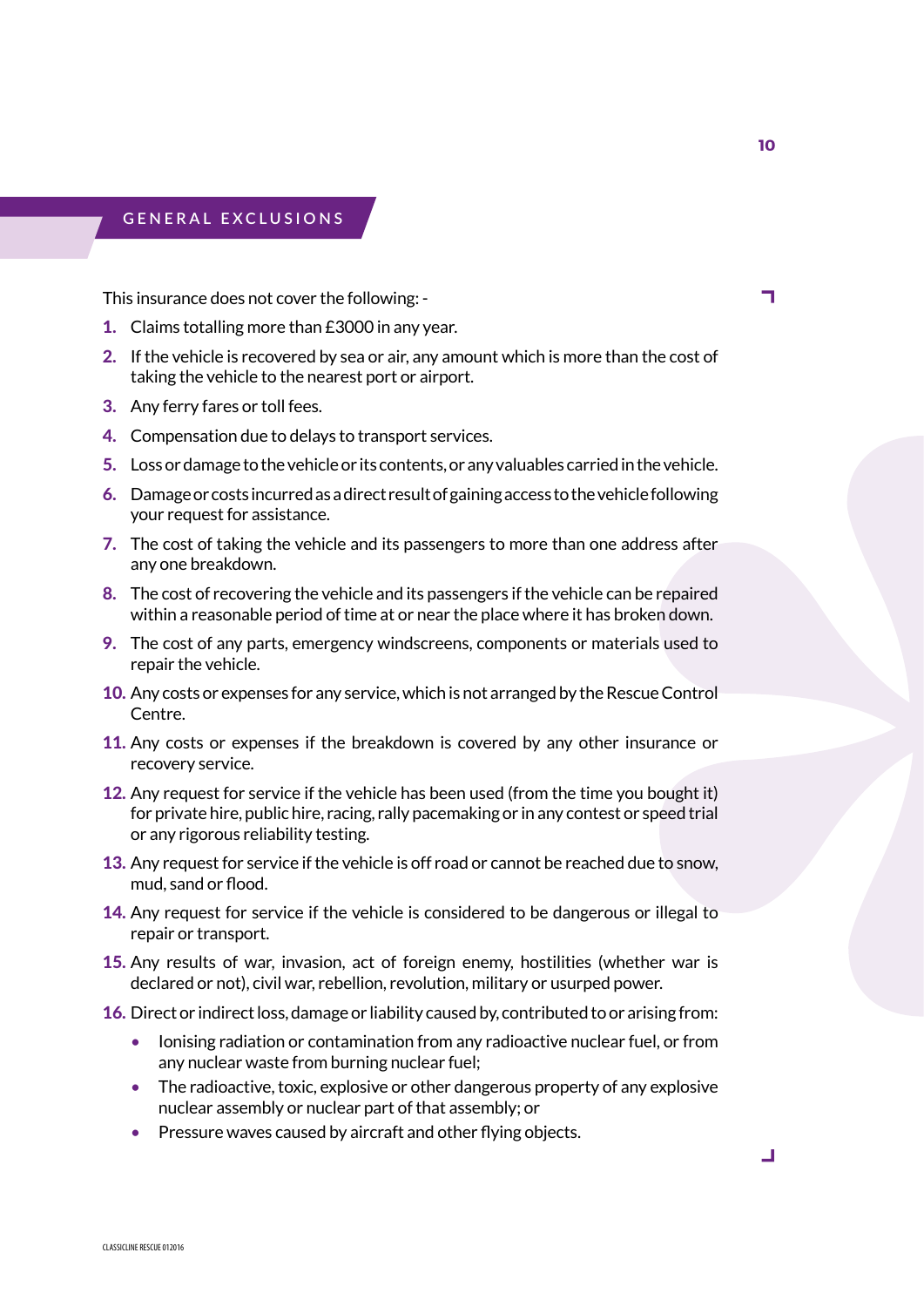#### **C o m p laints p rocedure**

We will always aim to do our best. However there may be times when you are not ٦ happy with our services.

If you have a complaint about our service, you can write to our Customer Relations Manager at:

Customer Relations –Motor Breakdown Inter Partner Assistance SA, The Quadrangle, 106-118 Station Road, Redhill, Surrey, RH1 1PR, UK.

Telephone: 01737 815 215

Email: quality.assurance@axa-assistance.co.uk

We will deal with your dissatisfaction as soon as we can and try to reach an amicable resolution.

If we are unable to reach a resolution within 8 weeks or if you are not happy with our resolution, you may have the right to refer the matter to the Financial Ombudsman Service by writing to:

Financial Ombudsman Service Exchange Tower, London, E14 9SR.

Telephone: 0800 023 4567

Email: complaint.info@financial-ombudsman.org.uk

Website: www.financial-ombudsman.org.uk

Following the complaints procedure does not affect your legal rights.

#### **Financial Services Compensation Scheme (FSCS)**

We are members of the Financial Services Compensation Scheme (FSCS). You may be entitled to compensation from the scheme if we are unable to meet our liabilities under this insurance. Further information about the compensation scheme arrangements is available from FSCS. Information can be obtained on request, or by visiting the FSCS website at www.fscs.org.uk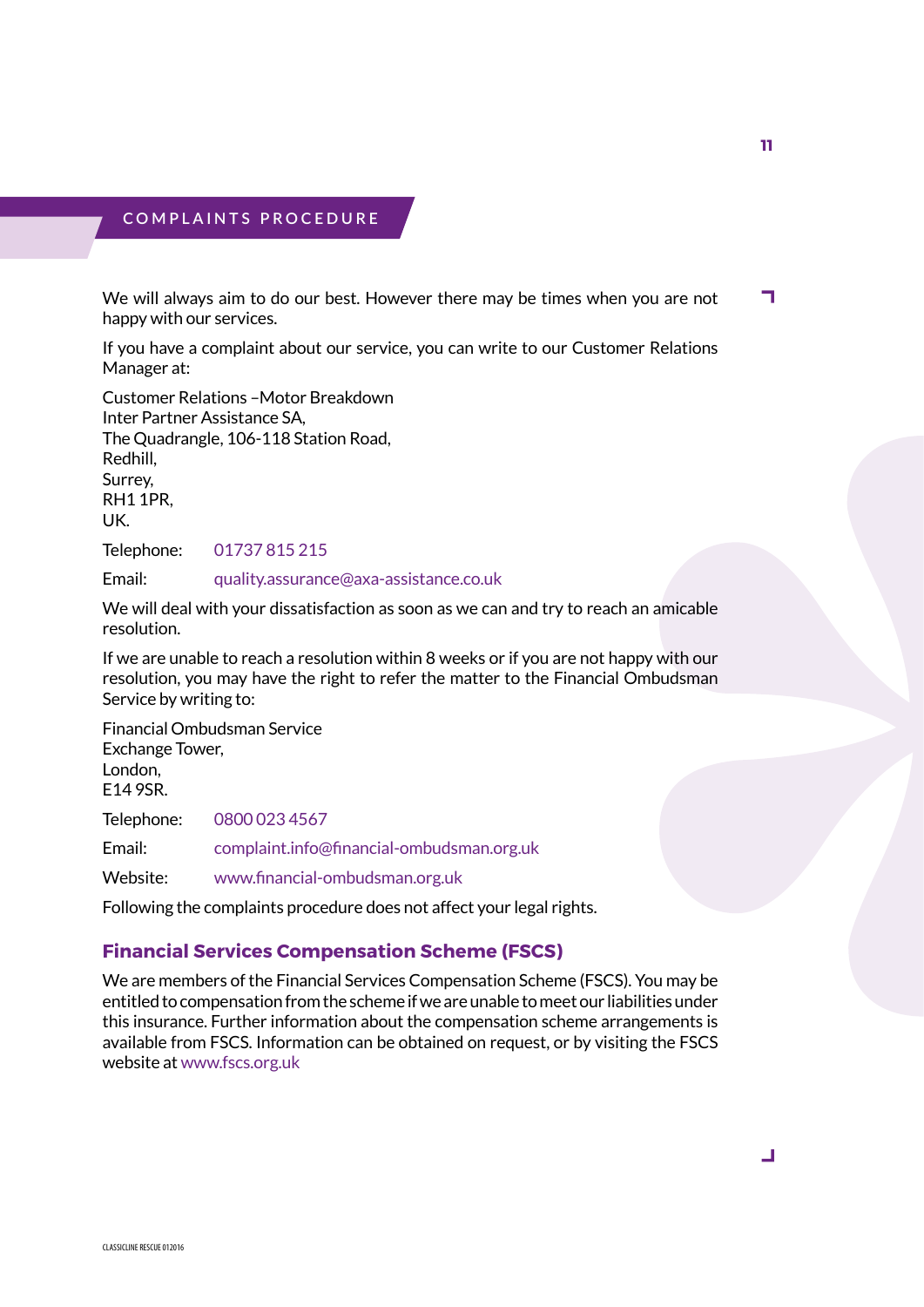# **D efinitions**

| <b>Breakdown</b>             | Mechanical or electrical breakdown (failures or<br>breakages), or damage that is caused by an accident,<br>vandalism, fire or theft and results in you not being<br>able to drive your vehicle.                                            |
|------------------------------|--------------------------------------------------------------------------------------------------------------------------------------------------------------------------------------------------------------------------------------------|
| <b>Document of insurance</b> | This leaflet together with the schedule, form your<br>ClassicLine Rescue Membership Document.                                                                                                                                              |
| <b>Home</b>                  | The place where your vehicle is normally kept.                                                                                                                                                                                             |
| <b>Period of insurance</b>   | The period of time covered by this insurance (as<br>shown in the schedule).                                                                                                                                                                |
| We, us, our                  | Inter Partner Assistance SA and AXA Assistance<br>(UK) Ltd both of The Quadrangle, 106-118<br>Station Road, Redhill, Surrey, RH1 1PR, UK. In the<br>cancellation section of this policy this also means<br>ClassicLine Insurance Services. |
| <b>You, your</b>             | The person named as 'the insured' in the schedule.                                                                                                                                                                                         |
| <b>Your vehicle</b>          | Any vehicle specified in the schedule (or reported to<br>and accepted by us), or a caravan (less than 23 feet/7<br>metres long) attached at the time of the breakdown.                                                                     |

 $\overline{\phantom{0}}$